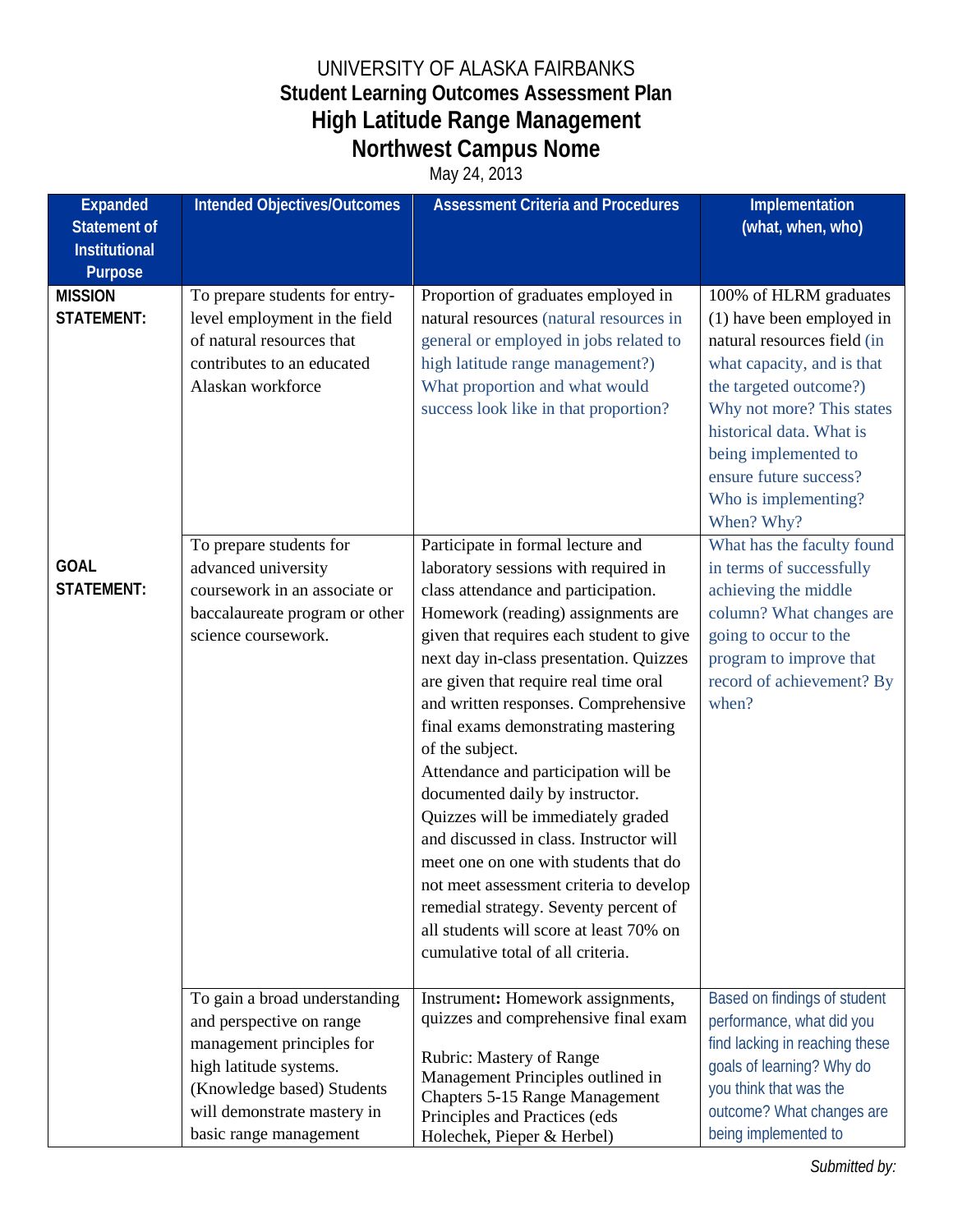| terminology, ruminant<br>taxonomy and evolution,<br>tundra and arctic ecosystems,<br>physical characteristics of high<br>latitude range on the Seward<br>Peninsula, identify and classify<br>Alaskan forage plants by<br>family and species, explain<br>forage plant digestibility,<br>explain the similarities and<br>differences between various<br>range production systems in<br>Alaska (caribou, moose,<br>reindeer)<br>To be knowledgeable in the<br>science, and regulation along<br>with acquiring technical skills | Min. Standard: 70% of students<br>meet or exceed expectations<br>Seventy percent of all students will<br>score at least 70% or better on<br>cumulative total of homework and<br>exams. Of the knowledge based<br>criteria students will achieve mastery<br>of a minimum of 80%<br>Instrument: Homework assignments,<br>quizzes and comprehensive final exam.<br>Lab practical exam emphasizing meat                                                                                                                                                                                                  | improve the quality and<br>consistency of the<br>instruction? Who is doing<br>that? By when?<br>Same set of questions as in<br>the box above. Who collected                                                                       |
|-----------------------------------------------------------------------------------------------------------------------------------------------------------------------------------------------------------------------------------------------------------------------------------------------------------------------------------------------------------------------------------------------------------------------------------------------------------------------------------------------------------------------------|------------------------------------------------------------------------------------------------------------------------------------------------------------------------------------------------------------------------------------------------------------------------------------------------------------------------------------------------------------------------------------------------------------------------------------------------------------------------------------------------------------------------------------------------------------------------------------------------------|-----------------------------------------------------------------------------------------------------------------------------------------------------------------------------------------------------------------------------------|
| in slaughtering and cutting of<br>Alaskan red meat. Students<br>will demonstrate mastery in<br>meat science terminology, the<br>physiology and biochemistry<br>of muscle as a food, factors<br>affecting meat quality in high<br>latitude regions, state and<br>federal slaughterhouse<br>regulations factors that<br>influence meat quality,<br>discriminate between cuts and<br>quality of meat during<br>butchering, proper meat<br>handling, wrapping, storing<br>and various preparation<br>techniques                 | cutting and cooking skills<br><b>Rubric: Mastery of Meat Science</b><br>principles outlined in Chapters 2-10<br>Principles of Meat Science.<br>Teaching module Game meat<br>processing DVD produced by CES,<br>NWC, RRP<br>Min. Standard: 70% of students<br>meet or exceed expectations<br>Seventy percent of all students will<br>score at least 70% or better on<br>cumulative total of homework and<br>exams. Students will achieve mastery<br>of a minimum of 80% of the<br>knowledge based criteria . Students<br>will achieve mastery of a minimum of<br>100% of the technical based criteria | the data to see if the learning<br>promised was the learning<br>that was achieved? Based on<br>the findings, what changes<br>are going to be occurring in<br>the program to make the<br>benchmarks of success more<br>attainable? |

| To be knowledgeable and          | Instrument: Homework assignments,         |                              |
|----------------------------------|-------------------------------------------|------------------------------|
| develop technical skills in      | quizzes and comprehensive final exam.     |                              |
| health issues related to         | Lab practical exam emphasizing            |                              |
| domesticated ungulates, both     | technical skills in basic veterinary care |                              |
| farmed and free-ranging, in      | and animal first aid.                     |                              |
| Alaska Identify features of      |                                           |                              |
| ungulate anatomy and             | Rubric: Mastery of Principles in the      | And the same for this box as |
| physiology. Differentiate        | Reindeer Health Aid Manual                | the two above.               |
| between the transmission,        |                                           |                              |
| diagnosis and control of         | Min. Standard: 70% of students            |                              |
| diseases and parasites common    | meet or exceed expectations               |                              |
| to or potentially problematic to |                                           |                              |
| Alaskan livestock.               |                                           |                              |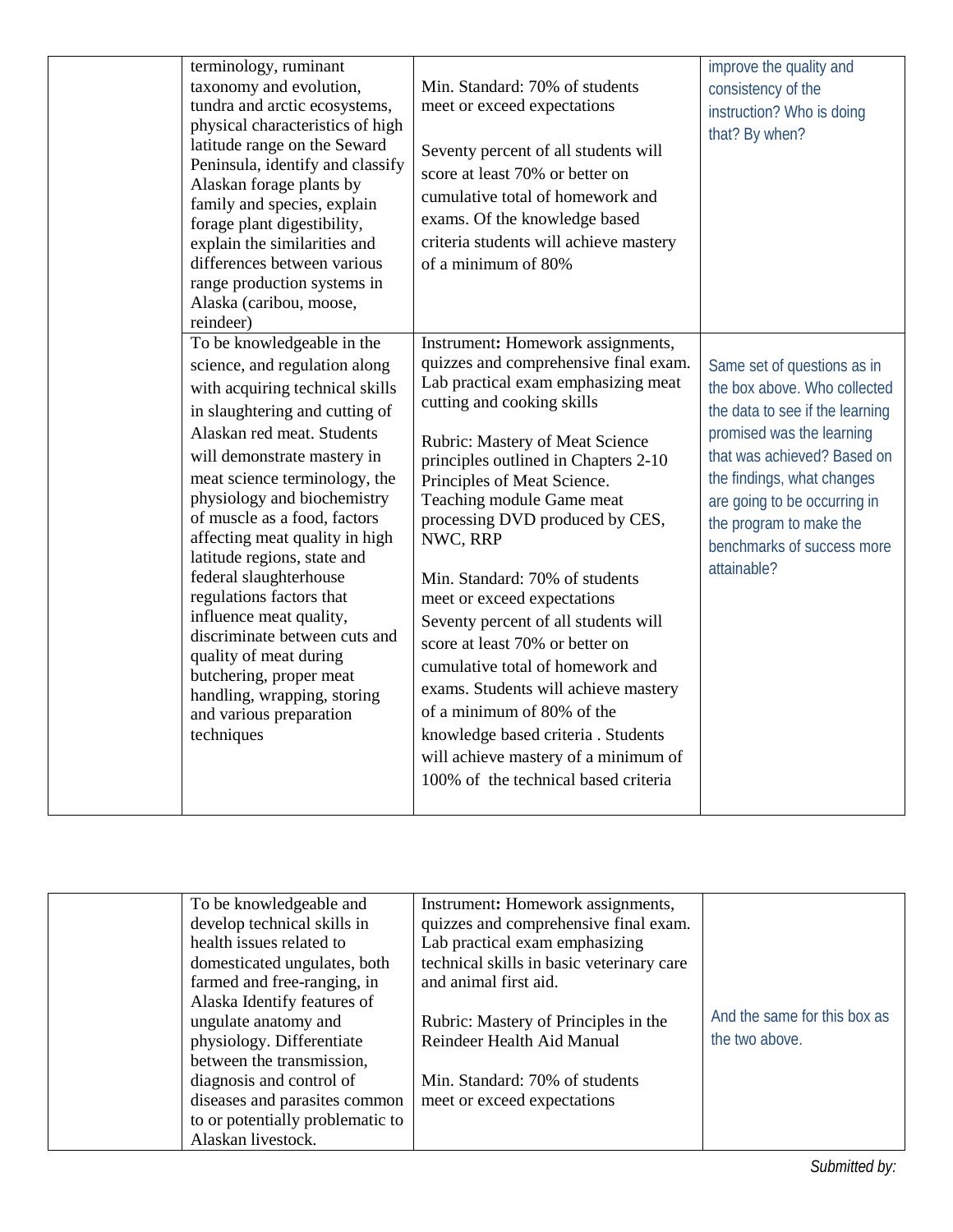|  | Differentiate between the<br>transmission, diagnosis and<br>control of diseases and<br>parasites common to or<br>potentially problematic to<br>Alaskan ungulates To be<br>knowledgeable in the benefits<br>of preventative medicine for<br>domesticate livestock.<br>Recognize signs and<br>symptoms of common injuries<br>and/or diseases. Identify<br>indicators of disease or<br>parasitic infections. To be<br>knowledgeable in the body<br>response to bacteria, viruses<br>and vaccinations<br>To have the knowledge of<br>dosage, timing of<br>administration, and the<br>technical skills to vaccinate,<br>treat meat animals. To have<br>the knowledge to assist and<br>interpret results from afield<br>necropsy. To know the state<br>of Alaska and federal disease<br>certification and animal<br>monitoring programs and the<br>impact on the Alaskan<br>livestock industry.<br>Use critical thinking to<br>understand environmental<br>problems and discoveries<br>Design a research project | Seventy percent of all students will<br>score at least 70% or better on<br>cumulative total of homework and<br>exams. Students will achieve mastery<br>of a minimum of 80% of the<br>knowledge based criteria. Students will<br>achieve mastery of a minimum of<br>100% of the technical based criteria                                                                                                                |  |
|--|------------------------------------------------------------------------------------------------------------------------------------------------------------------------------------------------------------------------------------------------------------------------------------------------------------------------------------------------------------------------------------------------------------------------------------------------------------------------------------------------------------------------------------------------------------------------------------------------------------------------------------------------------------------------------------------------------------------------------------------------------------------------------------------------------------------------------------------------------------------------------------------------------------------------------------------------------------------------------------------------------------|------------------------------------------------------------------------------------------------------------------------------------------------------------------------------------------------------------------------------------------------------------------------------------------------------------------------------------------------------------------------------------------------------------------------|--|
|  | based on demonstrated<br>development of a range<br>management plan<br>Understand the concepts of<br>field and laboratory techniques<br>for range management<br>Conduct multiple range<br>sampling methods<br>Collect data for development<br>of a range management plan<br>Operate scientific equipment<br>in field conditions<br>Use laboratory equipment for<br>analysis of forage samples<br>Collect and interpret<br>quantitative data<br>Demonstrate field safety<br>procedures                                                                                                                                                                                                                                                                                                                                                                                                                                                                                                                       | Instrument: Homework assignments,<br>quizzes and comprehensive final exam.<br>Lab practical exam emphasizing<br>technical skills in basic veterinary care<br>and animal first aid.<br>Rubric: Measuring and Monitoring<br>Plant Populations. U.S. Department of<br>the Interior. Bureau of Land<br><b>Management Technical Reference</b><br>1730-1. Available from:<br>www.blm.gov/nstc/library/pdf/MeasAn<br>dMon.pdf |  |